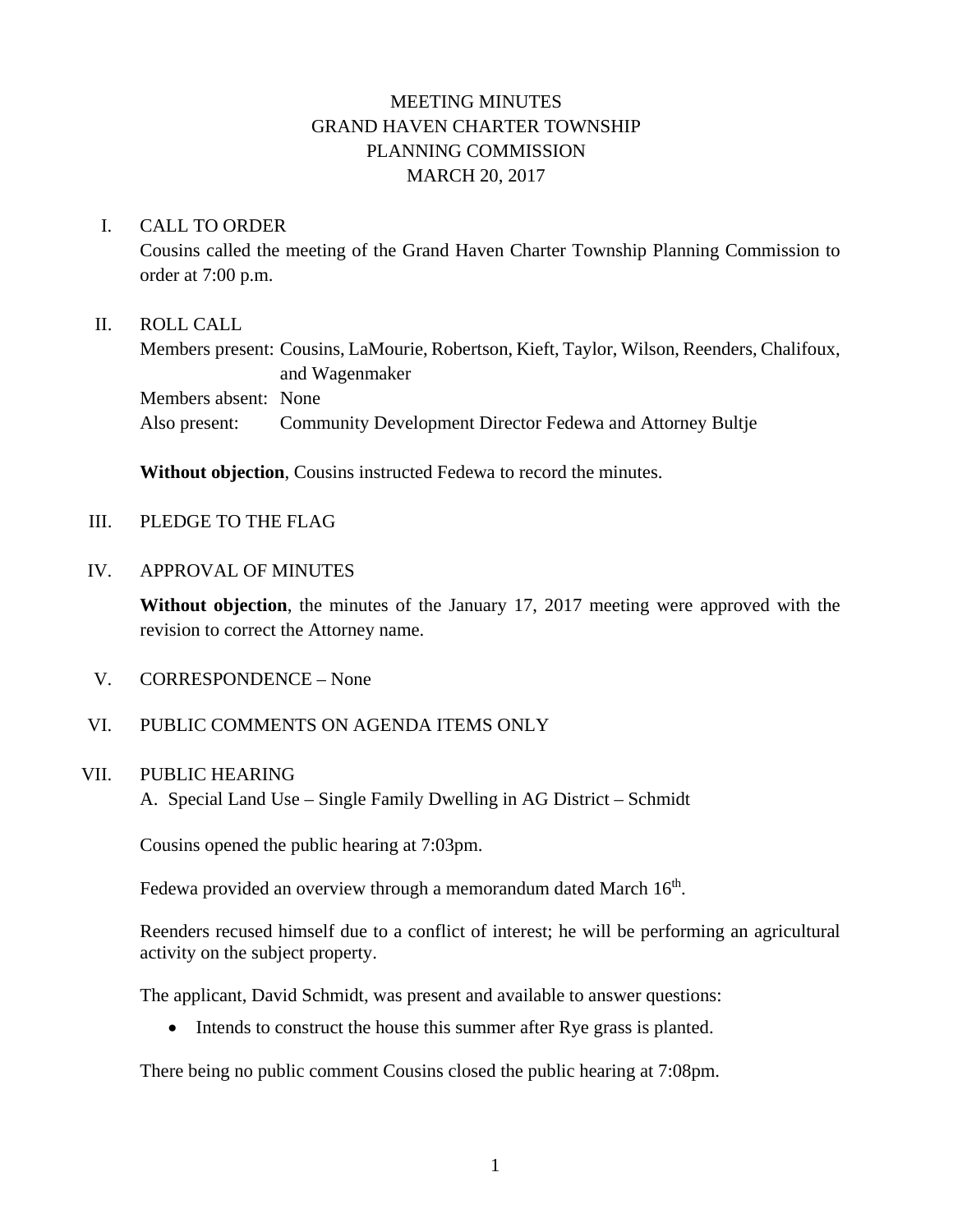## VIII. OLD BUSINESS

A. Special Land Use – Single Family Dwelling in AG District – Schmidt

The application was discussed by Commissioners and focused on:

- Confirmed the existing dwelling was constructed over 100 years ago, and is abandoned.
- Property is legally nonconforming because a dwelling exists on property zoned Agricultural and does not have an active agricultural activity. Thus, a Special Land Use permit is required to become conforming under the current Zoning Ordinance.

**Motion** by Wilson, supported by Taylor, to **conditionally approve** the Special Land Use application to allow a Single Family Dwelling in the AG District for property located at 16064 Winans Street, based on the application meeting applicable requirements and standards set forth by the Grand Haven Charter Township Zoning Ordinance. The motion is subject to, and incorporates, the following report and conditions:

- 1. No building permits shall be issued until the property is engaged in an active agricultural activity that is permitted in the AG zoning district. The applicant shall schedule a site inspection with the Zoning Administrator to confirm the activity.
- 2. No building permits shall be issued until the applicant obtains a demolition permit from the Township to remove the existing dwelling.
- 3. Pursuant to Section 19.07.39.D the right to continue to occupy and use the single family residence is dependent upon the active conduct of another of the Agricultural District's permitted or special land uses. If such use is discontinued, then the special land use for the single family residence may be revoked by the Township and the dwelling from that time considered as a nonconforming use.

## **Which motion carried unanimously.**

## Report

- 1. This approval is based on the affirmative findings that each of the following standards has been fulfilled:
	- A. The proposed use is consistent with, and promotes the intent and purpose of this Ordinance.
	- B. The proposed use is of such location, size, density, and character as to be compatible with adjacent uses of land and the orderly development of the district in which situated and of adjacent districts.
	- C. The proposed use does not have a substantially detrimental effect upon, nor substantially impair the value of, neighborhood property.
	- D. The proposed use is reasonably compatible with the natural environment of the subject premises and adjacent premises.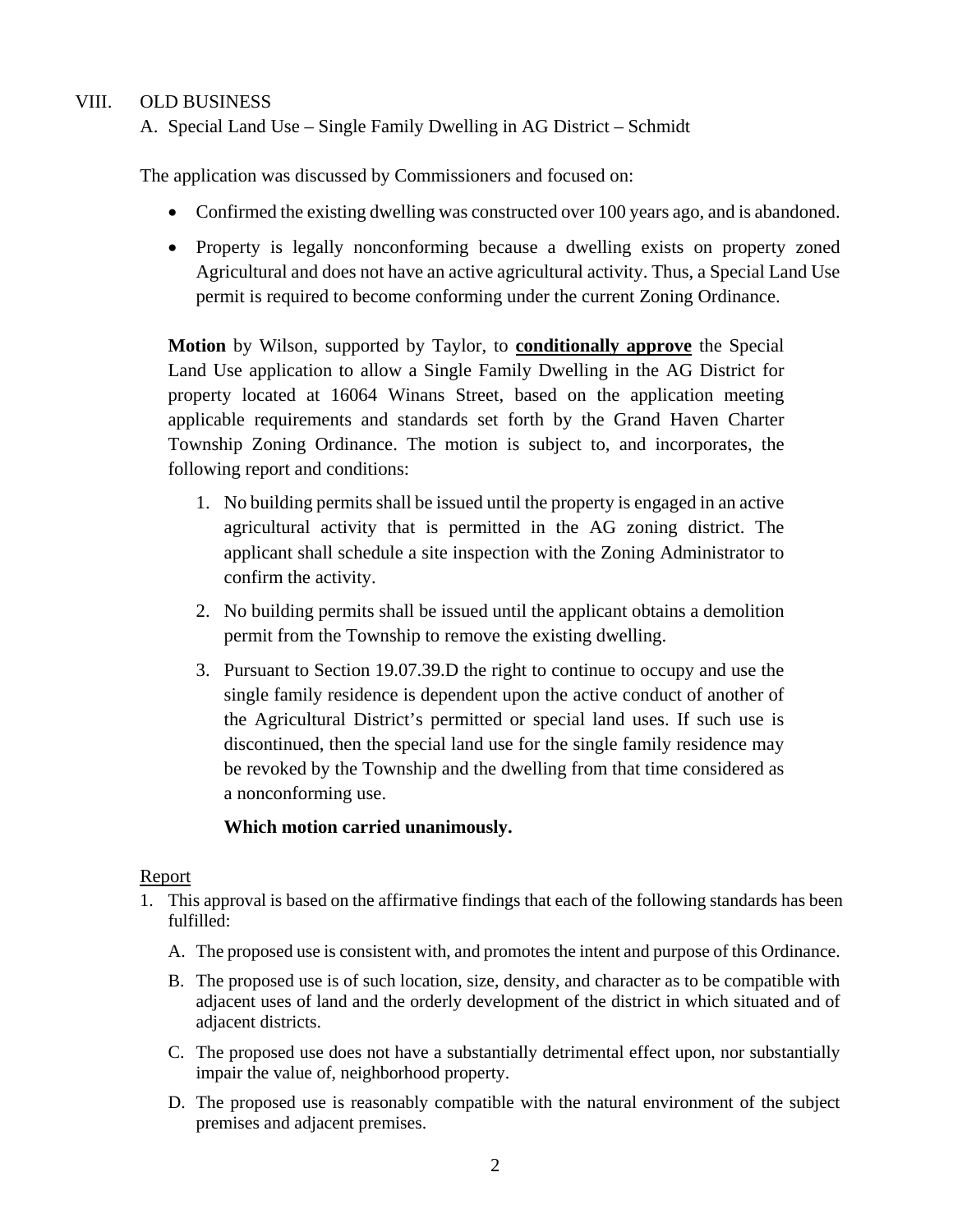- E. The proposed use does not unduly interfere with provision of adequate light or air, nor overcrowd land or cause a severe concentration of population.
- F. The proposed use does not interfere or unduly burden water supply facilities, sewage collection and disposal systems, park and recreational facilities, and other public services.
- G. The proposed use is such that traffic to, from, and on the premises and the assembly of persons relation to such use will not be hazardous, or inconvenient to the neighborhood, nor unduly conflict with the normal traffic of the neighborhood, considering, among other things: safe and convenient routes for pedestrian traffic, particularly of children, the relationship of the proposed use to main thoroughfares and to streets and intersections, and the general character and intensity of the existing and potential development of the neighborhood.
- H. The proposed use is consistent with the health, safety, and welfare of the Township.
- 2. The application meets the site plan review standards of Section 23.06 of the Zoning Ordinance. Specifically, the Planning Commission finds as follows:
	- A. The uses proposed will not adversely affect the public health, safety, or welfare. Uses and structures located on the site take into account topography, size of the property, the uses on adjoining property and the relationship and size of buildings to the site.
	- B. The site will be developed so as not to impede the normal and orderly development or improvement of surrounding property for uses permitted in this ordinance.
	- C. Safe, convenient, uncontested, and well defined vehicular and pedestrian circulation is provided for ingress/egress points and within the site. Drives, streets and other circulation routes are designed to promote safe and efficient traffic operations within the site and at ingress/egress points.
	- D. The arrangement of public or private vehicular and pedestrian connections to existing or planned streets in the area are planned to provide a safe and efficient circulation system for traffic within the township.
	- E. Removal or alterations of significant natural features are restricted to those areas which are reasonably necessary to develop the site in accordance with the requirements of this Ordinance. The Planning Commission has required that landscaping, buffers, and/or greenbelts be preserved and/or provided to ensure that proposed uses will be adequately buffered from one another and from surrounding public and private property.
	- F. Areas of natural drainage such as swales, wetlands, ponds, or swamps are protected and preserved insofar as practical in their natural state to provide areas for natural habitat, preserve drainage patterns and maintain the natural characteristics of the land.
	- G. The site plan provides reasonable visual and sound privacy for all dwelling units located therein and adjacent thereto. Landscaping shall be used, as appropriate, to accomplish these purposes.
	- H. All buildings and groups of buildings are arranged so as to permit necessary emergency vehicle access as requested by the fire department.
	- I. All streets and driveways are developed in accordance with the Ottawa County Road Commission specifications, as appropriate.
	- J. Appropriate measures have been taken to ensure that removal of surface waters will not adversely affect neighboring properties or the public storm drainage system. Provisions have been made to accommodate storm water, prevent erosion and the formation of dust.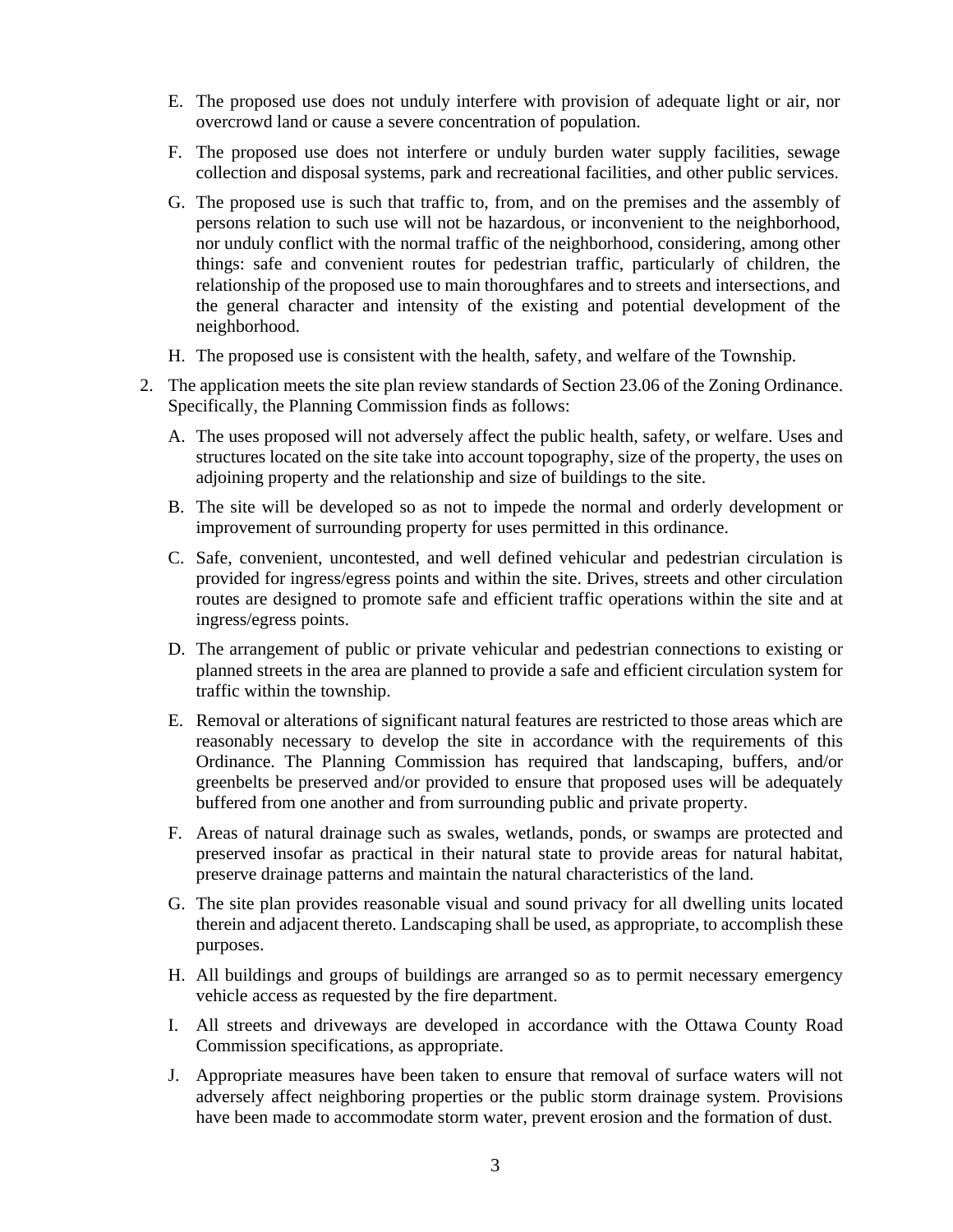- K. Exterior lighting is arranged so that it is deflected away from adjacent properties and so it does not interfere with the vision of motorists along adjacent streets, and consists of sharp cut-off fixtures.
- L. All loading and unloading areas and outside storage areas, including areas for the storage of trash, which face or are visible from residential districts or public streets, are screened.
- M. Entrances and exits are provided at appropriate locations so as to maximize the convenience and safety for persons entering or leaving the site.
- N. The site plans conform to all applicable requirements of County, State, Federal, and Township statutes and ordinances.
- O. The general purposes and spirit of this Ordinance and the Master Plan of the Township are maintained.

## IX. NEW BUSINESS

Reenders rejoined the Commission.

A. Speedway PUD Extension

Wilson recused himself due to a conflict of interest; he is a secondary applicant on the subject PUD project.

Fedewa provided an overview through a memorandum dated March 15<sup>th</sup>.

**Motion** by Robertson, supported by Chalifoux, to recommend the Township Board **approve** the requested 6-month extension (*i.e., September 28, 2017*) for the Speedway PUD based on the request meeting the applicable requirements of Section 17.04.7.A of the Grand Haven Charter Township Zoning Ordinance. **Which motion carried unanimously**.

B. Appoint 2 Members to the Zoning Ordinance Joint Review Committee

Wilson rejoined the Commission.

**Without objection** Cousins and Wagenmaker were appointed to the Zoning Ordinance Joint Review Committee.

## X. REPORTS

A. Attorney Report

- $\triangleright$  Bultje provided a summary of the NOCH lawsuit oral arguments that occurred on March  $6<sup>th</sup>$ . It is anticipated a ruling will be received in the coming weeks.
- B. Staff Report